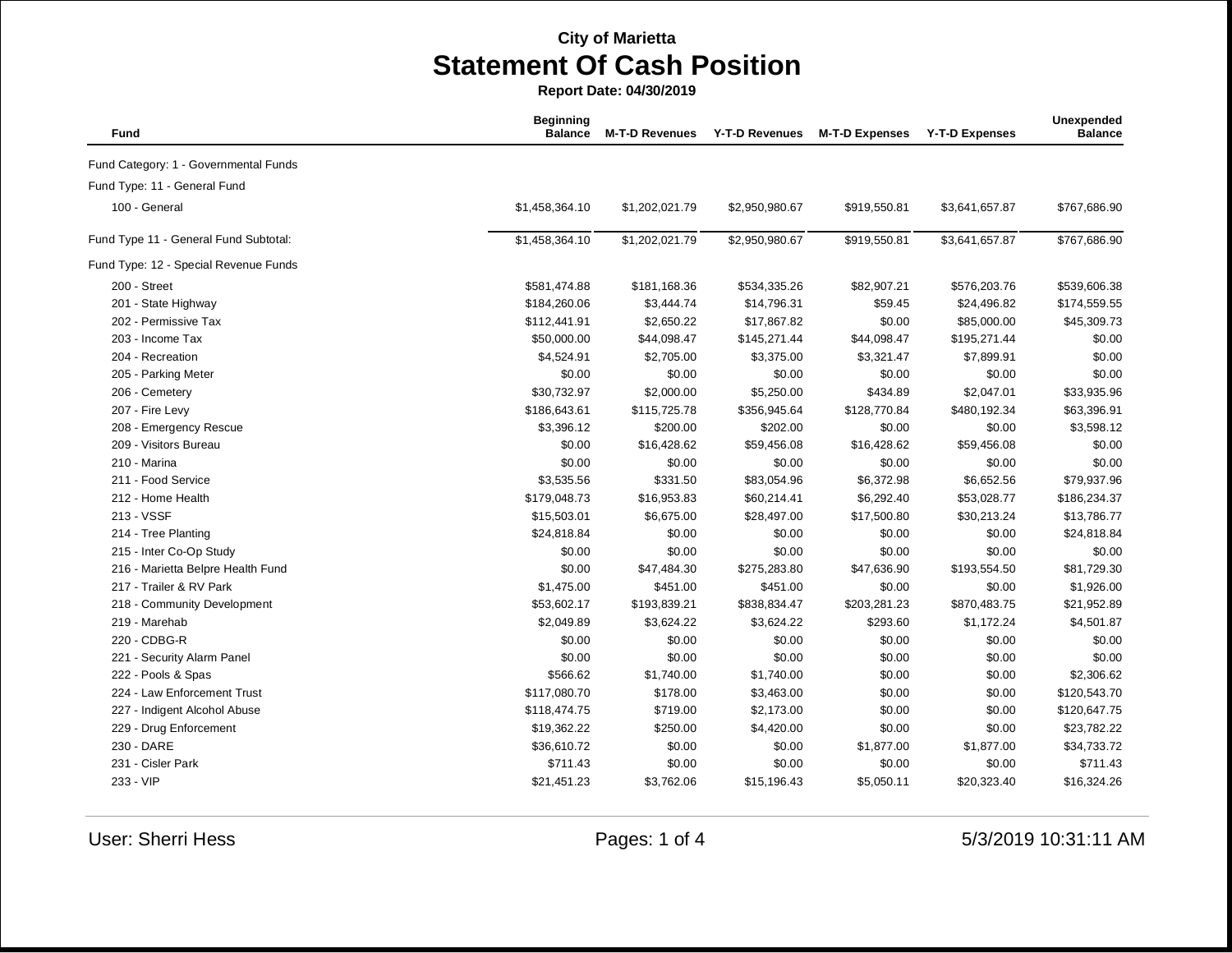**Report Date: 04/30/2019**

| <b>Fund</b>                                    | <b>Beginning</b><br><b>Balance</b> | <b>M-T-D Revenues</b> | <b>Y-T-D Revenues</b> | <b>M-T-D Expenses</b> | <b>Y-T-D Expenses</b> | <b>Unexpended</b><br><b>Balance</b> |
|------------------------------------------------|------------------------------------|-----------------------|-----------------------|-----------------------|-----------------------|-------------------------------------|
| 236 - FEMA                                     | \$0.00                             | \$0.00                | \$0.00                | \$0.00                | \$0.00                | \$0.00                              |
| 239 - Court Computer                           | \$165,393.64                       | \$112,696.33          | \$126,609.73          | \$11,235.12           | \$36,295.85           | \$255,707.52                        |
| 240 - Court Capital                            | \$298,085.08                       | \$16,938.50           | \$61,248.00           | \$10,719.87           | \$13,821.64           | \$345,511.44                        |
| 241 - Utility Line Relocation                  | \$7,571.24                         | \$0.00                | \$0.00                | \$0.00                | \$0.00                | \$7,571.24                          |
| 243 - Domestic Violence                        | \$21,773.59                        | \$0.00                | \$8,898.49            | \$3,951.80            | \$10,571.06           | \$20,101.02                         |
| 246 - Traffic Signals                          | \$0.00                             | \$0.00                | \$0.00                | \$0.00                | \$0.00                | \$0.00                              |
| 249 - Community Corrections                    | \$4,203.80                         | \$49,479.25           | \$98,958.50           | \$15,870.05           | \$63,726.44           | \$39,435.86                         |
| 250 - Marietta Harbor                          | \$737.95                           | \$0.00                | \$0.00                | \$0.00                | \$0.00                | \$737.95                            |
| 256 - Lazy River                               | \$0.00                             | \$0.00                | \$0.00                | \$0.00                | \$0.00                | \$0.00                              |
| 257 - Gutberlet Armory                         | \$0.00                             | \$0.00                | \$0.00                | \$0.00                | \$0.00                | \$0.00                              |
| 258 - Police Training                          | \$23,004.89                        | \$0.00                | \$0.00                | \$0.00                | \$0.00                | \$23,004.89                         |
| 259 - Home Sewage                              | \$0.00                             | \$0.00                | \$0.00                | \$0.00                | \$0.00                | \$0.00                              |
| 260 - Utility Conservation                     | \$9,882.10                         | \$0.00                | \$0.00                | \$0.00                | \$0.00                | \$9,882.10                          |
| 261 - Employee Payroll Reserve                 | \$0.00                             | \$0.00                | \$0.00                | \$0.00                | \$0.00                | \$0.00                              |
| 262 - Local Indigent Drivers                   | \$61.863.28                        | \$1,777.98            | \$5,386.32            | \$0.00                | \$0.00                | \$67,249.60                         |
| 263 - Recovery-JAG                             | \$0.00                             | \$0.00                | \$0.00                | \$0.00                | \$0.00                | \$0.00                              |
| 264 - Neighborhood Stabilization               | \$0.00                             | \$0.00                | \$0.00                | \$0.00                | \$0.00                | \$0.00                              |
| 265 - Court Security Fund                      | \$919.00                           | \$1,181.00            | \$4,654.00            | \$0.00                | \$0.00                | \$5,573.00                          |
| 266 - Court Probation Services                 | \$47,833.89                        | \$16,101.13           | \$67,569.98           | \$15,234.80           | \$55,880.53           | \$59,523.34                         |
| 267 - Court Prob Impr & Incentive              | \$133,109.58                       | \$30,240.75           | \$60,481.50           | \$17,980.82           | \$64,571.27           | \$129,019.81                        |
| 268 - Integrated Case Mgt Fund                 | \$0.00                             | \$0.00                | \$0.00                | \$0.00                | \$0.00                | \$0.00                              |
| 269 - Parking Lot Fund                         | \$226,868.22                       | \$5,872.50            | \$23,867.50           | \$1,280.38            | \$5,303.65            | \$245,432.07                        |
| 270 - Mtta Comm Center at The Armory           | \$13,477.48                        | \$2,085.84            | \$10,031.94           | \$1,036.14            | \$11,002.77           | \$12,506.65                         |
| 271 - Gold Star Park Fund                      | \$8,403.51                         | \$0.00                | \$1,450.00            | \$1,007.73            | \$5,216.67            | \$4,636.84                          |
| 272 - Start Westward Monument Fund             | \$0.00                             | \$0.00                | \$0.00                | \$0.00                | \$0.00                | \$0.00                              |
| Fund Type 12 - Special Revenue Funds Subtotal: | \$2,770,892.58                     | \$880,802.59          | \$2,923,607.80        | \$642,642.68          | \$2,874,262.70        | \$2,820,237.68                      |
| Fund Type: 13 - Debt Service Funds             |                                    |                       |                       |                       |                       |                                     |
| 300 - Bond & Note                              | \$89,951.73                        | \$860.00              | \$860.00              | \$0.00                | \$0.00                | \$90,811.73                         |
| Fund Type 13 - Debt Service Funds Subtotal:    | \$89,951.73                        | \$860.00              | \$860.00              | \$0.00                | \$0.00                | \$90,811.73                         |
| Fund Type: 14 - Capitol Project Funds          |                                    |                       |                       |                       |                       |                                     |
| 400 - Capital Improvement                      | \$678,270.90                       | \$48,584.33           | \$249,104.20          | \$21,251.36           | \$223,477.53          | \$703,897.57                        |
| 406 - Water Construction                       | \$0.00                             | \$0.00                | \$0.00                | \$0.00                | \$0.00                | \$0.00                              |
| 410 - Bike Path                                | \$0.00                             | \$0.00                | \$0.00                | \$0.00                | \$0.00                | \$0.00                              |
| 415 - Access Road                              | \$3,639.00                         | \$0.00                | \$0.00                | \$0.00                | \$0.00                | \$3,639.00                          |

User: Sherri Hess **Exercise 2 of 4** 5/3/2019 10:31:11 AM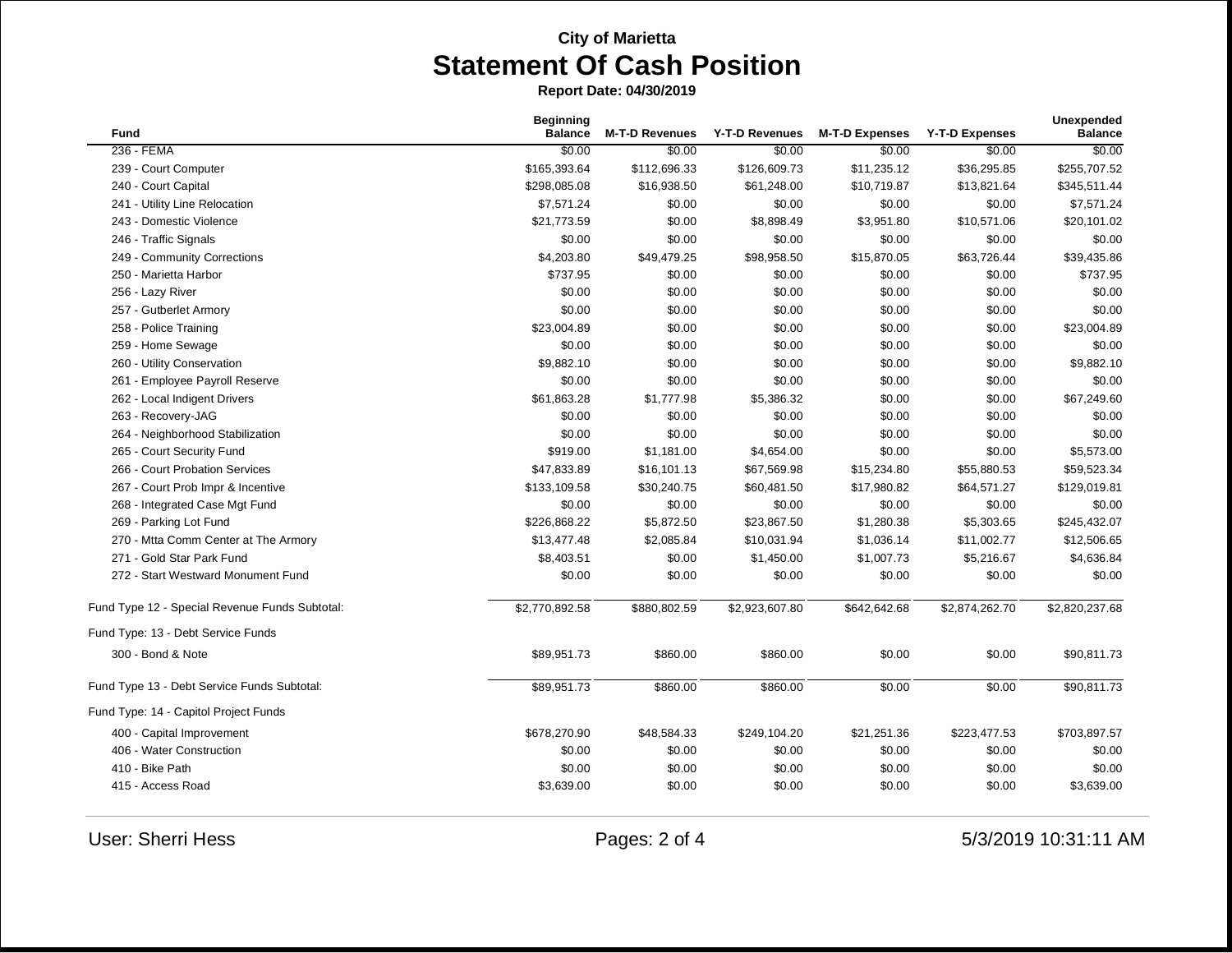**Report Date: 04/30/2019**

| Fund                                            | <b>Beginning</b><br><b>Balance</b> | <b>M-T-D Revenues</b> | Y-T-D Revenues | <b>M-T-D Expenses</b> | <b>Y-T-D Expenses</b> | <b>Unexpended</b><br><b>Balance</b> |
|-------------------------------------------------|------------------------------------|-----------------------|----------------|-----------------------|-----------------------|-------------------------------------|
| 416 - St Rt 7 TIF                               | \$0.00                             | \$0.00                | \$0.00         | \$0.00                | \$0.00                | \$0.00                              |
| 418 - WW Facilities Up-Grade                    | \$381,648.75                       | \$21,370.84           | \$77,177.66    | \$21,370.84           | \$74,981.66           | \$383,844.75                        |
| 419 - Aquatic Center                            | \$0.00                             | \$0.00                | \$0.00         | \$0.00                | \$0.00                | \$0.00                              |
| 420 - Armory Community Foundation               | \$0.00                             | \$0.00                | \$23,236.47    | \$0.00                | \$23,236.47           | \$0.00                              |
| 421 - 1st Colony TIF                            | \$0.00                             | \$80,937.15           | \$80,937.15    | \$80,937.15           | \$80,937.15           | \$0.00                              |
| 429 - Armory Cultural Facilities Gym            | \$4,354.09                         | \$10,223.36           | \$57,054.88    | \$10,223.36           | \$60,184.54           | \$1,224.43                          |
| 430 - Fire Income Tax Fund .10                  | \$0.00                             | \$46,017.45           | \$136,361.55   | \$0.00                | \$0.00                | \$136,361.55                        |
| 431 - Street Income Tax Fund .05                | \$0.00                             | \$23,008.73           | \$68,180.78    | \$0.00                | \$0.00                | \$68,180.78                         |
| Fund Type 14 - Capitol Project Funds Subtotal:  | \$1,067,912.74                     | \$230,141.86          | \$692,052.69   | \$133,782.71          | \$462,817.35          | \$1,297,148.08                      |
| Fund Category 1 - Governmental Funds Subtotal:  | \$5,387,121.15                     | \$2,313,826.24        | \$6,567,501.16 | \$1,695,976.20        | \$6,978,737.92        | \$4,975,884.39                      |
| Fund Category: 2 - Proprietary Funds            |                                    |                       |                |                       |                       |                                     |
| Fund Type: 21 - Enterprise Funds                |                                    |                       |                |                       |                       |                                     |
| 500 - Water                                     | \$2,970,248.36                     | \$414,204.98          | \$1,403,557.34 | \$190,333.13          | \$884,794.10          | \$3,489,011.60                      |
| 501 - Sewer                                     | \$4,496,269.86                     | \$328,363.33          | \$1,640,631.75 | \$241,977.00          | \$965,702.59          | \$5,171,199.02                      |
| 502 - Water Deposit Guarantee                   | \$108,979.88                       | \$0.00                | \$0.00         | \$0.00                | \$0.00                | \$108,979.88                        |
| 503 - Sanitary Sewer Surplus                    | \$0.00                             | \$0.00                | \$0.00         | \$0.00                | \$0.00                | \$0.00                              |
| 504 - Sewer Replacement                         | \$715,714.28                       | \$0.00                | \$0.00         | \$0.00                | \$0.00                | \$715,714.28                        |
| 505 - Water Replacement                         | \$250,000.00                       | \$0.00                | \$0.00         | \$0.00                | \$0.00                | \$250,000.00                        |
| 506 - Utility Reserve                           | \$0.00                             | \$0.00                | \$0.00         | \$0.00                | \$0.00                | \$0.00                              |
| Fund Type 21 - Enterprise Funds Subtotal:       | \$8,541,212.38                     | \$742,568.31          | \$3,044,189.09 | \$432,310.13          | \$1,850,496.69        | \$9,734,904.78                      |
| Fund Category 2 - Proprietary Funds Subtotal:   | \$8,541,212.38                     | \$742,568.31          | \$3,044,189.09 | \$432,310.13          | \$1,850,496.69        | \$9,734,904.78                      |
| Fund Category: 3 - Fiduciary Funds              |                                    |                       |                |                       |                       |                                     |
| Fund Type: 32 - Investment Trust Funds          |                                    |                       |                |                       |                       |                                     |
| 750 - Cemetery Trust                            | \$166,459.37                       | \$0.00                | \$350.00       | \$0.00                | \$0.00                | \$166,809.37                        |
| Fund Type 32 - Investment Trust Funds Subtotal: | \$166,459.37                       | \$0.00                | \$350.00       | \$0.00                | \$0.00                | \$166,809.37                        |
| Fund Type: 34 - Agency Funds                    |                                    |                       |                |                       |                       |                                     |
| 702 - Veterans Memorial                         | \$911.17                           | \$0.00                | \$0.00         | \$0.00                | \$0.00                | \$911.17                            |
| 703 - Un-Claimed Money                          | \$10,249.11                        | \$335.49              | \$502.10       | \$0.00                | \$0.00                | \$10,751.21                         |
| Fund Type 34 - Agency Funds Subtotal:           | \$11,160.28                        | \$335.49              | \$502.10       | \$0.00                | \$0.00                | \$11,662.38                         |
| <b>User: Sherri Hess</b>                        |                                    | Pages: 3 of 4         |                |                       |                       | 5/3/2019 10:31:11 AM                |